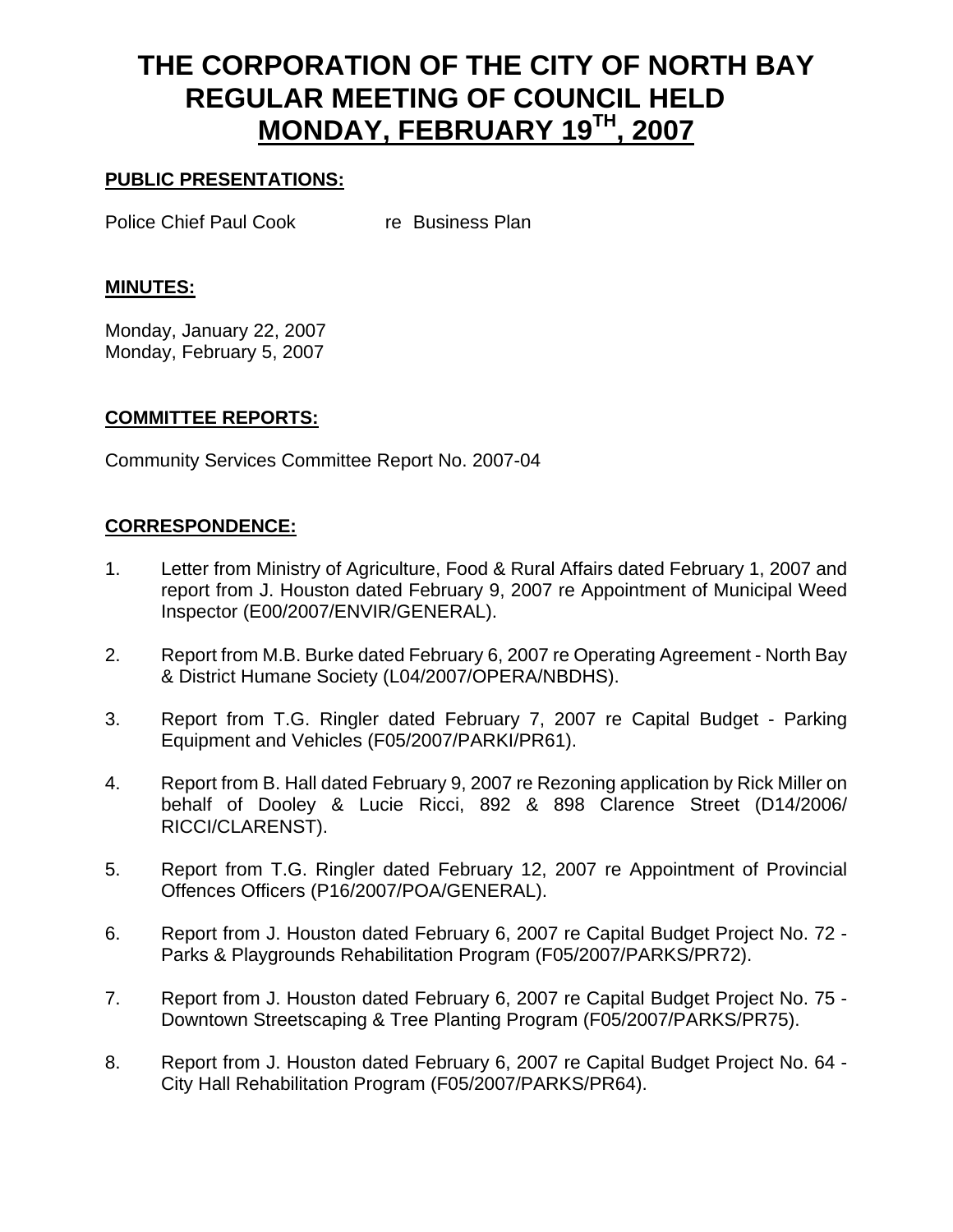- 9. Report from J. Houston dated February 6, 2007 re Capital Budget Project No. 69 Parks "Building" Rehabilitation Program (F05/2007/PARKS/PR69).
- 10. Report from J. Houston dated February 6, 2007 re Capital Budget Project No. 73 Parks Vehicle & Equipment Replacement Program (F05/2007/PARKS/PR73).
- 11. Report from C.M. Conrad dated February 9, 2007 re Council appointment to the North Bay & District Chamber of Commerce Board (A01/2007/CHAM/GENERAL).
- 12. Report from A. Lang dated February 12, 2007 re 2007 Budget Board of Management for the Downtown Improvement Area (F05/2007/DIA/GENERAL).
- 13. Report from A. Lang dated February 13, 2007 re Temporary Borrowing By-Law (F22/2007/TAXR/GENERAL).
- 14. Report from A. Tomek dated February 5, 2007 re AMO/AMRC Discussion Paper on "Strengthening Extended Producer Responsibilities for Ontario's Blue Box" (E07/2007/ BLUE/GENERAL).
- 15. Accounts for January 2007 (F14/2007/EOIR/GENERAL).
- 16. Report from D. Carvell dated February 14, 2007 re Capital Budget Transit Coach Fare Boxes (F05/2007/TRANS/PR81).
- 17. Report from B. Watters dated February 14, 2007 re Proposed transfer of MTO storm sewer to City of North Bay - Airport Road and Just Lubes commercial site (L07/2007/ MTO/GOLFCOUR).
- 18. Letter from Sylvana Lischkoff dated June 1, 2004 and report from G. Elliott dated February 14, 2007 re Request for speed limit reduction and construction of a sidewalk on Ski Club Road (T08/2004/TRAF/GENERAL).
- 19. Rezoning application by Crisis Centre North Bay Second Avenue (former CN property) (D14/2007/CRISI/SECOND).
- 20. Rezoning application by 793567 Ontario Inc. 881 to 891 Jet Avenue (D14/2007/ 79356/881JETAV).
- 21. Report from R. McGrath dated February 9, 2007 re Benefit carrier (H02/2007/ BENEF/GENERAL).

## **BY-LAWS FOR CONSIDERATION:**

## **General Government - First, Second and Third readings:**

By-Law No. 2006-16 to authorize the sale of lands to Michael Smith (582 Durrill Street and 566 Durrill Street).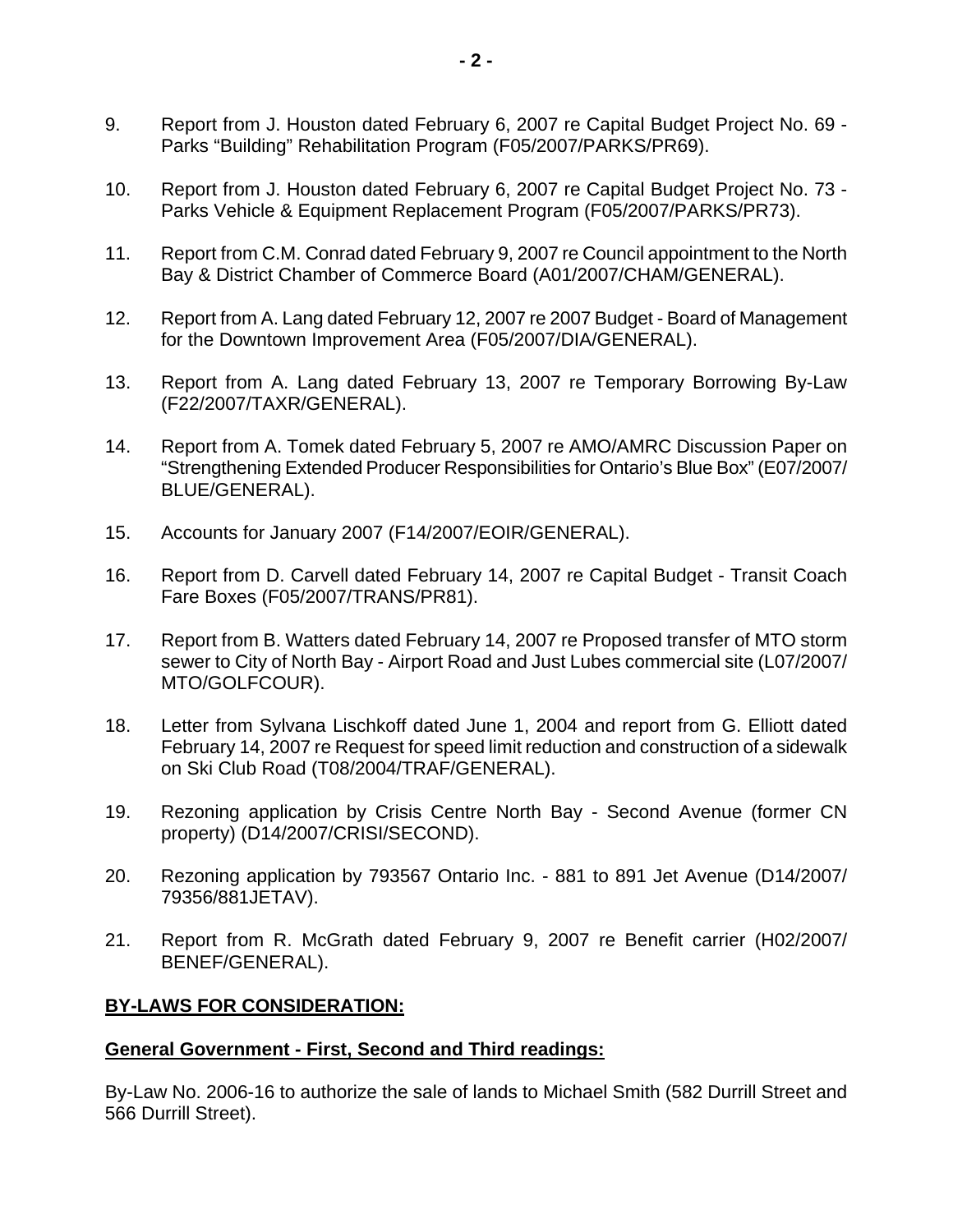# **General Government - First, Second and Third readings continued:**

By-Law No. 2007-17 to execute a Property Purchase Agreement with Her Majesty the Queen in right of the Province of Ontario, as represented by the Minister of Transportation relating to Part 4, Plan 36R-12023 (Pedestrian Overpass).

By-Law No. 2007-18 to execute a Property Purchase Agreement with Her Majesty the Queen in right of the Province of Ontario, as represented by the Minister of Transportation relating to Part 5, Plan 36R-12023 (Pedestrian Overpass).

By-Law No. 2007-19 to execute a Permanent Easement Officer with Her Majesty the Queen in right of the Province of Ontario, as represented by the Minister of Transportation relating to Part 6, Plan 36R-12023 (Pedestrian Overpass).

By-Law No. 2007-21 to authorize the sale of lands to Chamberlain Management Services Limited, in trust (1.08 acres of land to the east of the Chamber of Commerce building).

# **Community Services - First, Second and Third readings:**

By-Law No. 2007-20 to execute a Fire Rescue Agreement with Nasittuq Corporation relating to the short range development site in Beaucage Township.

#### **Community Services - Third reading:**

By-Law No. 2007-14 to adopt Official Plan Amendment No. 107 (Consolidated Homes Ltd. - Golf Course Road).

By-Law No. 2007-15 to rezone certain lands on Golf Course Road (Consolidated Homes Ltd.).

## **MOTIONS:**

Councillor Chirico re Court House Security Costs

# **IN-CAMERA CORRESPONDENCE:**

## **MOTION FOR RECONSIDERATION:**

**QUESTIONS & ENQUIRIES:**

**GIVING NOTICE:**

**ADJOURNMENT:**